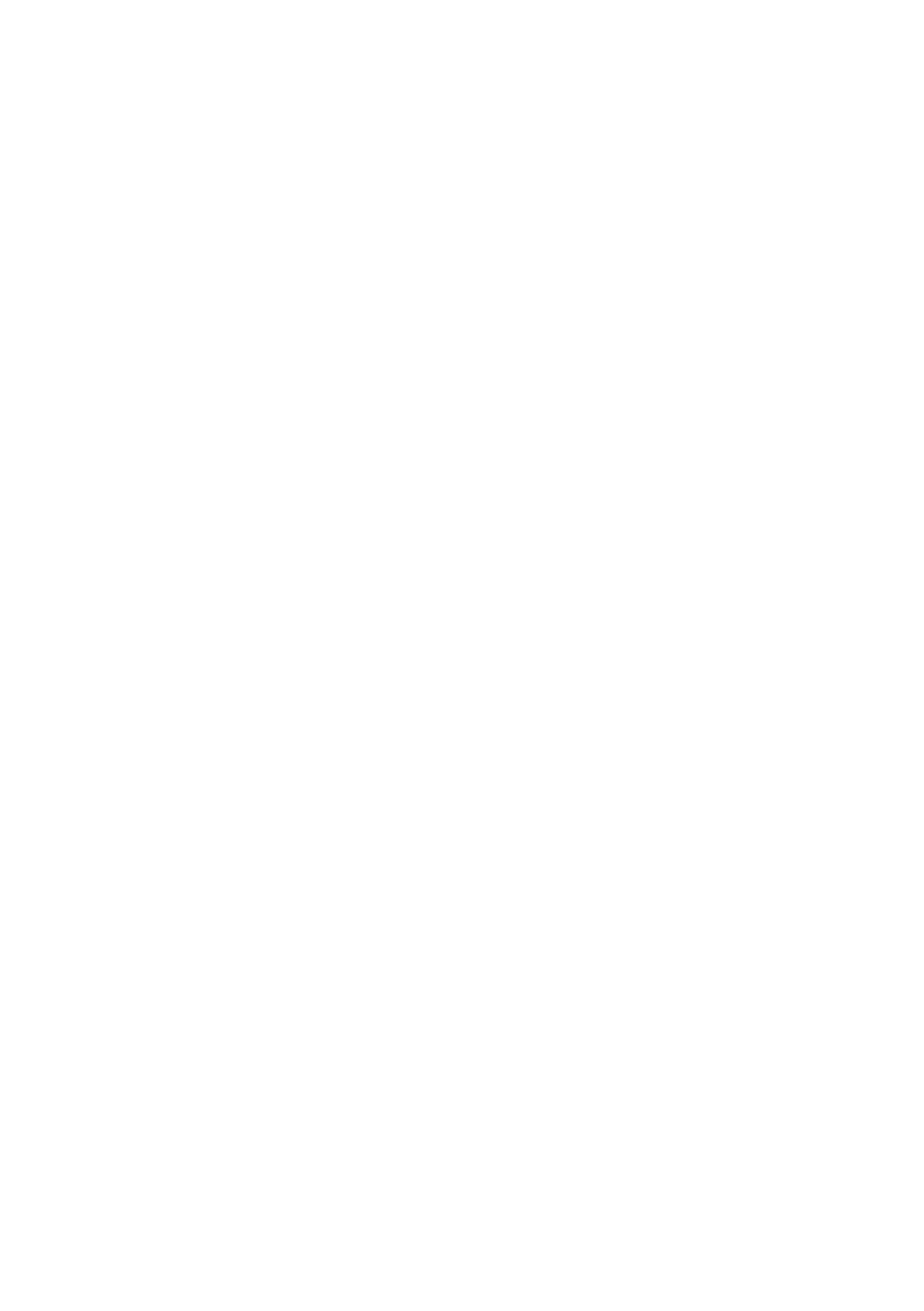**Costuming a show is often a daunting task for any wardrobe department, especially when you need 'about 100 costumes' and most of them are for children!**

<sup>A</sup> visit to our costume store often solves the problem immediately and now that we are centrally located in Petersfield town centre, minutes from the mainline railway and the A3, it couldn't be easier.

With many years of experience, we can help you find what you need from our wide range of costumes. You may find that you end up completely re-designing your show based on what you find in our store or even planning your next show based on our costumes that are available.

For twenty one years, we have been accumulating a wide range of costumes, which we are able to hire out to schools, colleges and both amateur and professional theatre groups. Our costumes have been designed to fit children and young adults.

Due to the number of children in our performances, we have sets of matching costumes which will give you much more scope when designing your show. We also have a large variety of costumes which can be adapted for many different purposes. These include boys suits from different eras, evening wear, overcoats and costumes for 'down and outs' which have been carefully selected or dyed in different tones of the same colour.